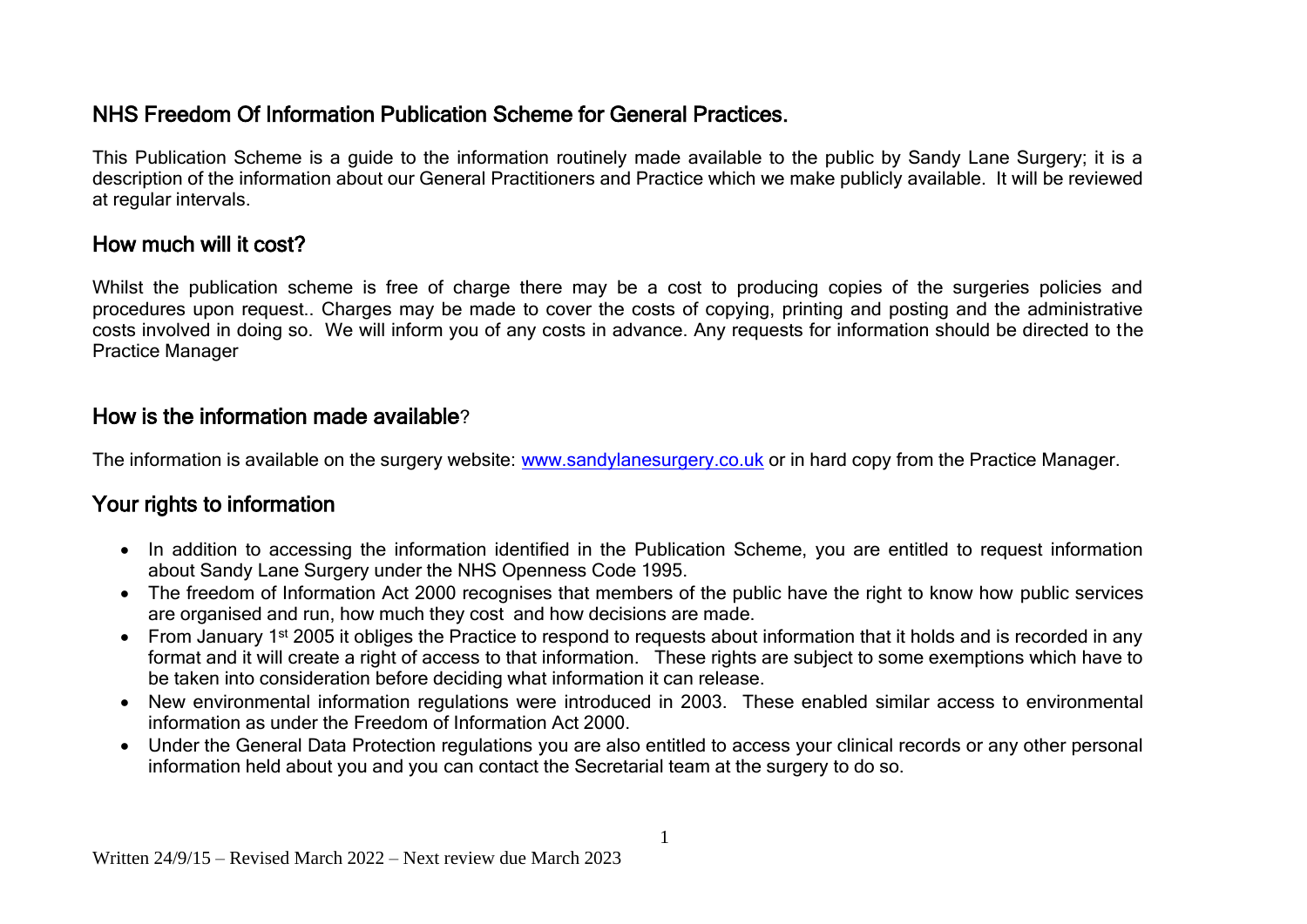## **Feedback**

If you have any comments about the operation of the Publication Scheme or how we have dealt with your request for information from the Scheme, please write to:

> The Practice Manager Sandy Lane Surgery Sandy Lane Leyland Lancashire PR25 2EB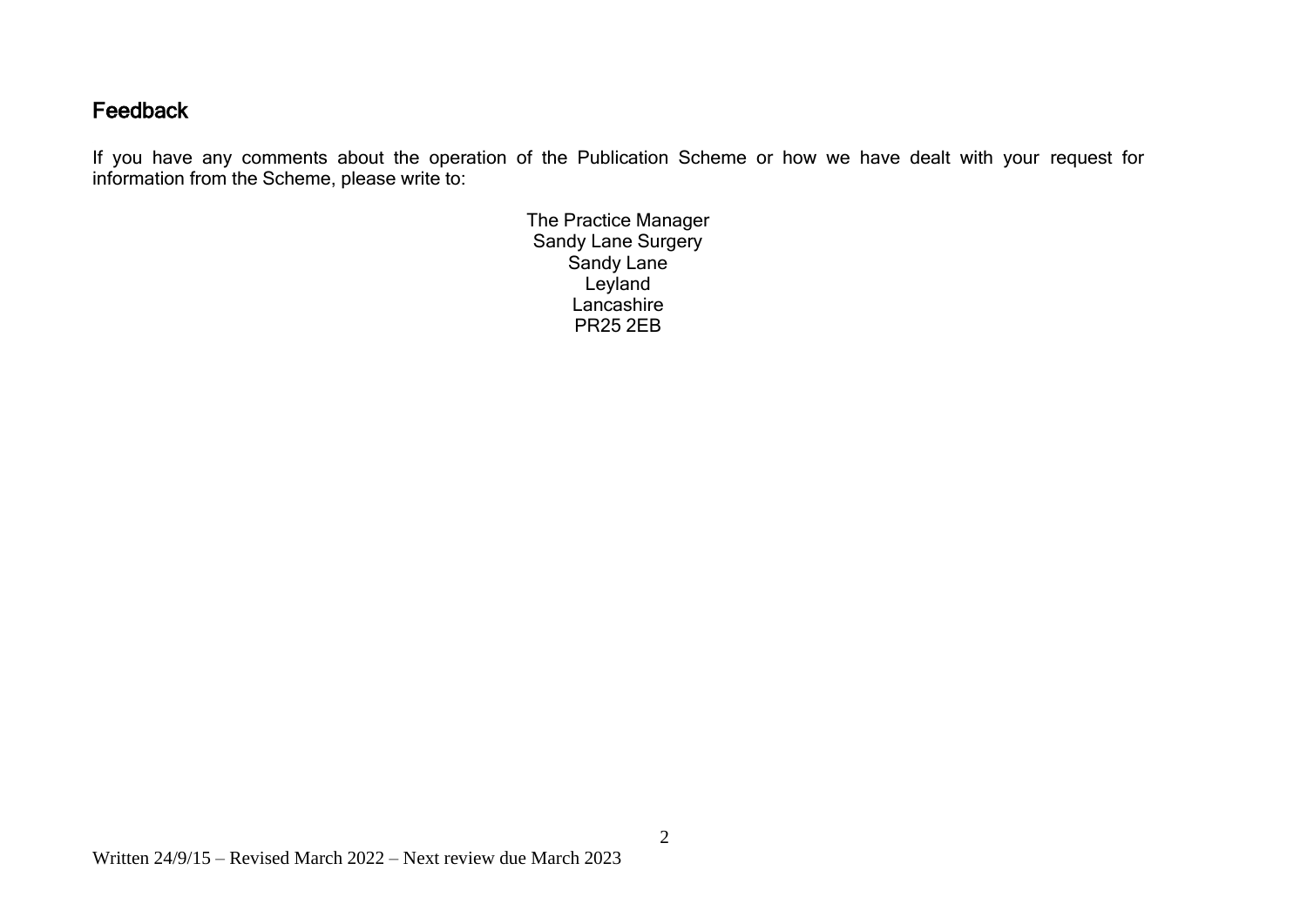# Information available from Sandy Lane Surgery under the Freedom of Information Act model publication scheme

Information covered by this scheme is only about the primary, general or personal medical services we provide under contract to the National Health Service.

| How the information can be                                                                                                       |
|----------------------------------------------------------------------------------------------------------------------------------|
| obtained                                                                                                                         |
| (eg hard copy, website)                                                                                                          |
| In hard copy via the practice leaflet, which                                                                                     |
| can be obtained on request from<br>reception and also on the practice<br>website                                                 |
| www.nice.org.uk or<br>https://www.gov.uk/government/organisati<br>ons/department-of-health-and-social-care                       |
| www.nhs.uk                                                                                                                       |
| In hard copy via the practice leaflet, which<br>can be obtained on request from<br>reception and also on the practice<br>website |
|                                                                                                                                  |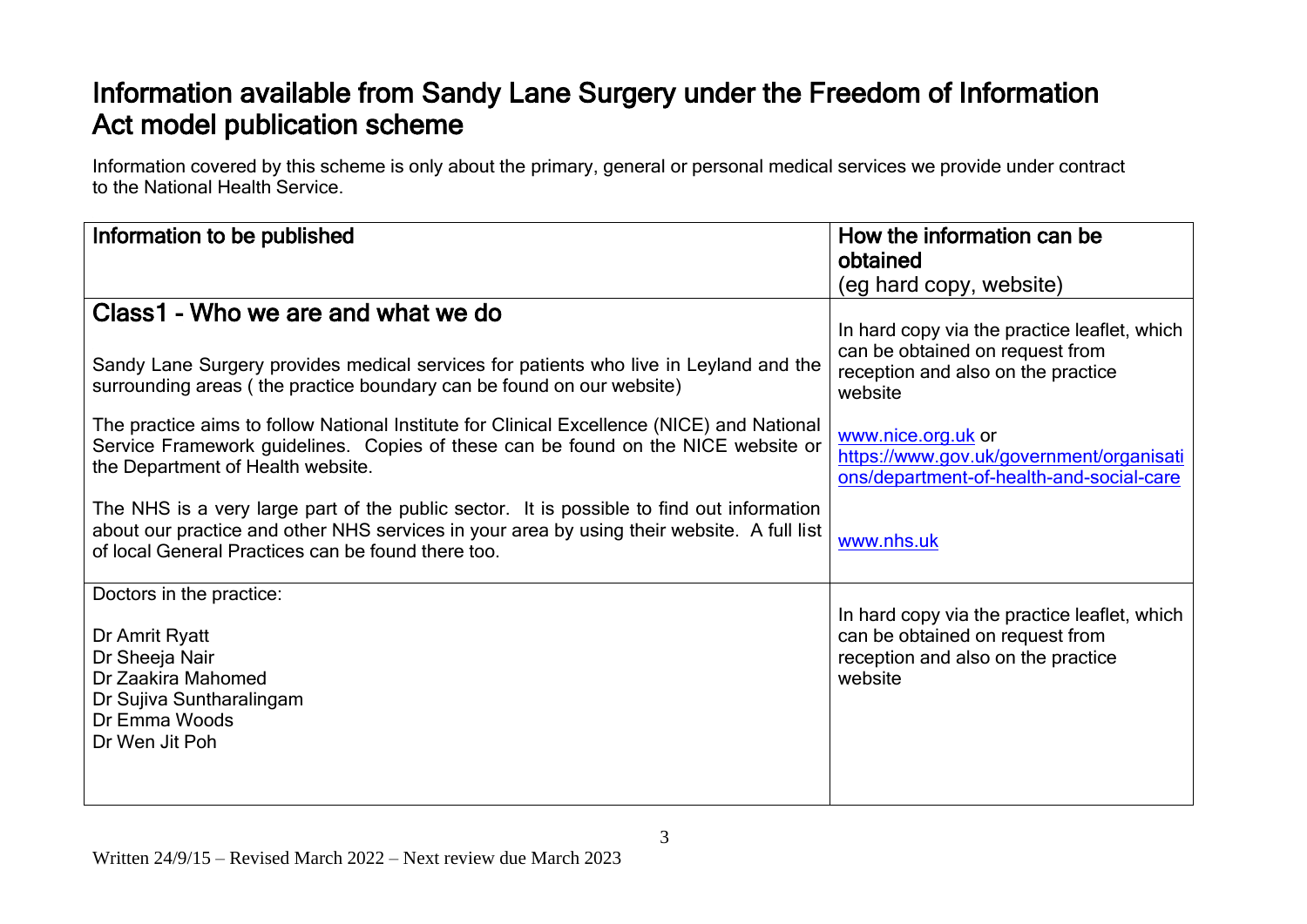### Other staffing details

### Clinical Pharmacist

Mr Salman Yusuf Ms Katarzyna Ottewell

#### Advanced Nurse Practitioner

Jenny Williams Kerry Byrne

#### Practice Nursing Team

Tracey Rodriguez Karen Slater Louise Martin Launa Henry Katie Holmes

## Management Team

Practice Manager - Jane Balchin Deputy Practice Manager – Debbie Sands Office Supervisors - Carol Worthington/Susan Good Assistant to the Management team/Patient Support Lead/Cancer Champion – Alison Kemp

#### Administration Team

Nicola Guttridge Rebecca Ashcroft Karen Crabtree Rebecca Parkinson

## Patient Services Lead - Kelly Kilponen

Practice Medicines Co-ordinator – Nicole Crossthwaite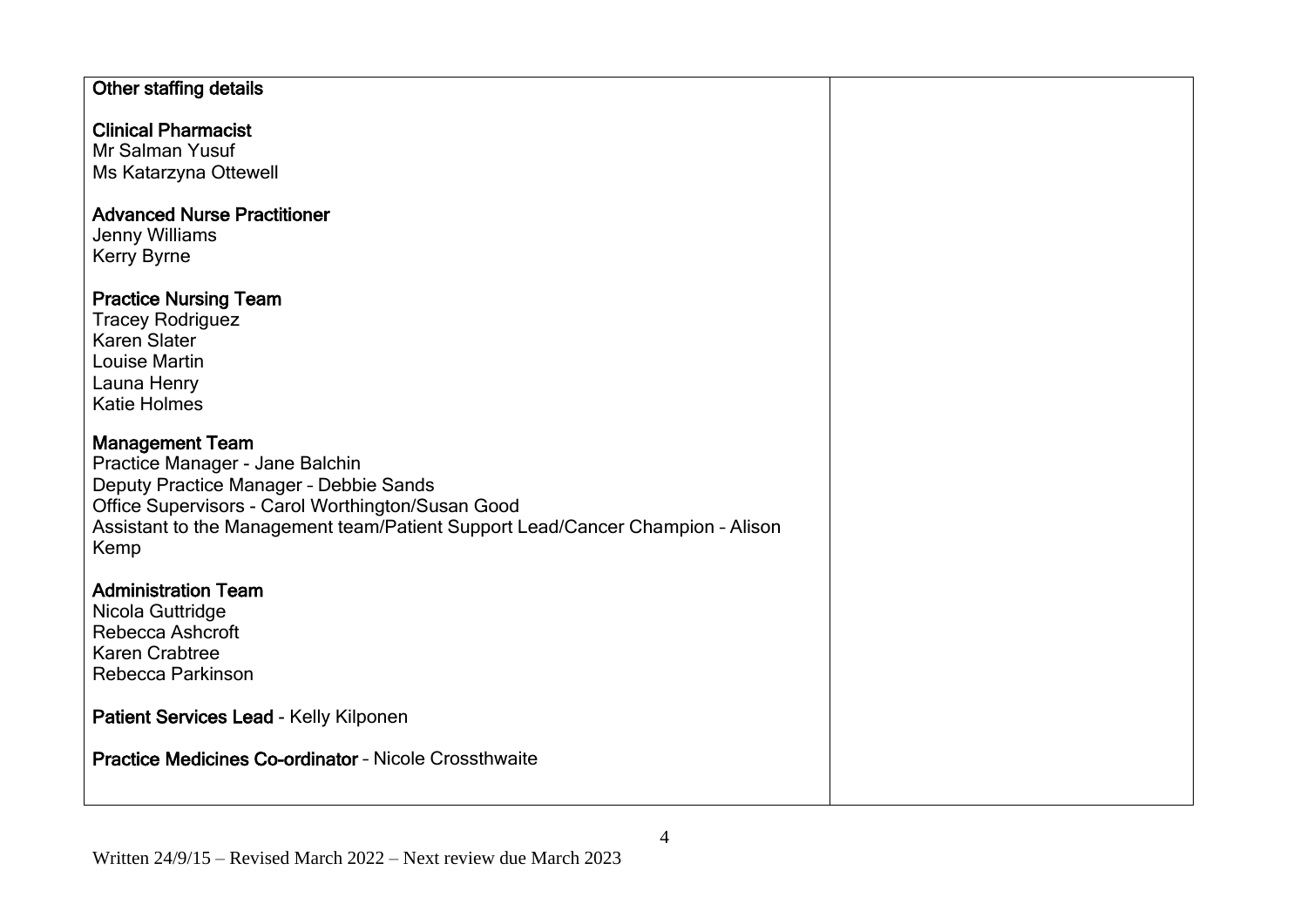| <b>Secretarial Team</b><br>Wendy Duncan and Sarah Conlan                                                                                                                                               |                                                            |                                                                                                                               |
|--------------------------------------------------------------------------------------------------------------------------------------------------------------------------------------------------------|------------------------------------------------------------|-------------------------------------------------------------------------------------------------------------------------------|
| <b>Reception Team</b><br>Louise Worden<br><b>Sharon Eaton</b><br>Joanne Rhodes<br>Amy Bibby<br>Carol Wall<br><b>Sarah Roberts</b><br>Sofia Ruiz<br><b>Emily Allen</b><br><b>Health Care Assistants</b> | Megan Sunderland (Reception and administration apprentice) |                                                                                                                               |
| <b>Colleen Clitheroe</b>                                                                                                                                                                               |                                                            |                                                                                                                               |
| Katie Kemp - Apprentice<br><b>Julie Newton</b>                                                                                                                                                         |                                                            |                                                                                                                               |
| Contact details for the practice:                                                                                                                                                                      |                                                            | In hard copy via which can be obtained<br>on request from reception the practice<br>leaflet, and also on the practice website |
| <b>ADDRESS</b>                                                                                                                                                                                         | <b>TELEPHONE NUMBERS</b>                                   |                                                                                                                               |
| <b>Sandy Lane Surgery</b><br>Sandy Lane<br>Leyland<br>Lancashire<br><b>PR25 2EB</b>                                                                                                                    | 01772 214700<br>Telephone:<br>01772 214696<br>Secretaries: |                                                                                                                               |
| Out of Hours: between 18:00 & 18:30 - 01772 214721<br>After 18:30<br>111                                                                                                                               |                                                            |                                                                                                                               |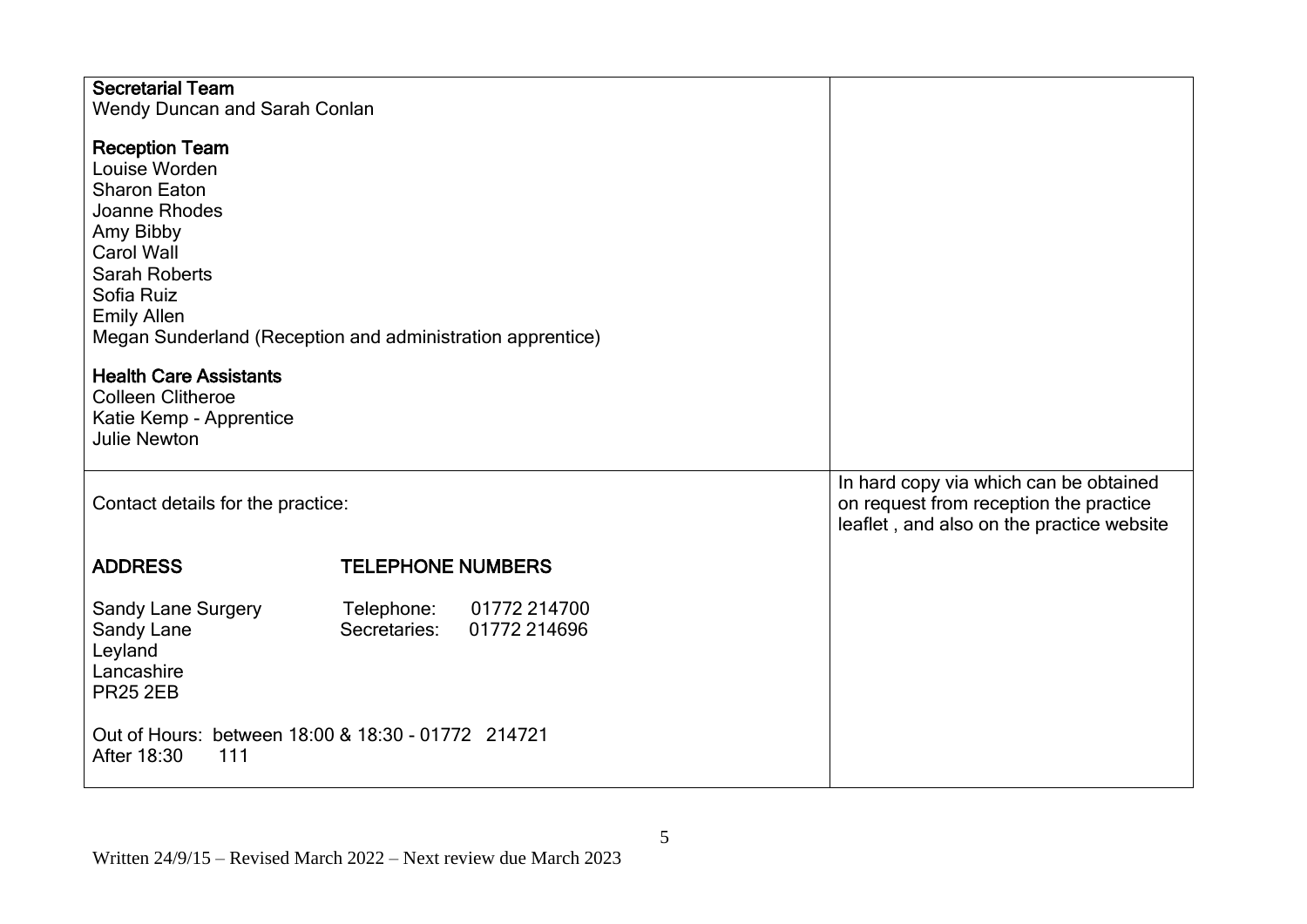| <b>Opening Hours</b>   |                                                                                                                                                          |                                                                                                                                                                                                                                                                | In hard copy via the practice leaflet,<br>which can be obtained on request from |
|------------------------|----------------------------------------------------------------------------------------------------------------------------------------------------------|----------------------------------------------------------------------------------------------------------------------------------------------------------------------------------------------------------------------------------------------------------------|---------------------------------------------------------------------------------|
| <b>Morning</b>         | <b>Afternoon</b>                                                                                                                                         |                                                                                                                                                                                                                                                                | reception and also on the practice<br>website                                   |
| <b>Monday</b>          | $08:00 - 10:50$                                                                                                                                          | $13:30 - 17:50*$                                                                                                                                                                                                                                               |                                                                                 |
| <b>Tuesday</b>         | $08:00 - 10:50$                                                                                                                                          | $13:30 - 17:50*$                                                                                                                                                                                                                                               |                                                                                 |
| Wednesday              | $08:00 - 10:50$                                                                                                                                          | $13:30 - 17:50*$                                                                                                                                                                                                                                               |                                                                                 |
| <b>Thursday</b>        | $08:00 - 10:50$                                                                                                                                          | $13:30 - 17:50*$                                                                                                                                                                                                                                               |                                                                                 |
| <b>Friday</b>          | $08:00 - 10:50$                                                                                                                                          | $13:30 - 17:50*$                                                                                                                                                                                                                                               |                                                                                 |
|                        | *Under the increased access scheme and as part of the Leyland collaborative we will<br>open some weekday evenings from 18:30 - 20:00 and some Saturdays. |                                                                                                                                                                                                                                                                |                                                                                 |
|                        | Class 2 - What we spend and how we spend it                                                                                                              |                                                                                                                                                                                                                                                                | Available for Inspection on request                                             |
|                        | Commissioning Group and Lancashire County Council.                                                                                                       | The practice holds a GMS contract with Lancashire Area team to provide medical<br>services to approximately 11,000 patients. In addition to the main contract the practice<br>also holds enhanced service contracts with Chorley and South Ribble Clinical     |                                                                                 |
| the Practice's affairs |                                                                                                                                                          | There may be circumstances where material cannot be released because it is<br>confidential or commercial information or the appropriate officer designated for these<br>purposes under the Act has taken the view that it may be prejudicial to the conduct of |                                                                                 |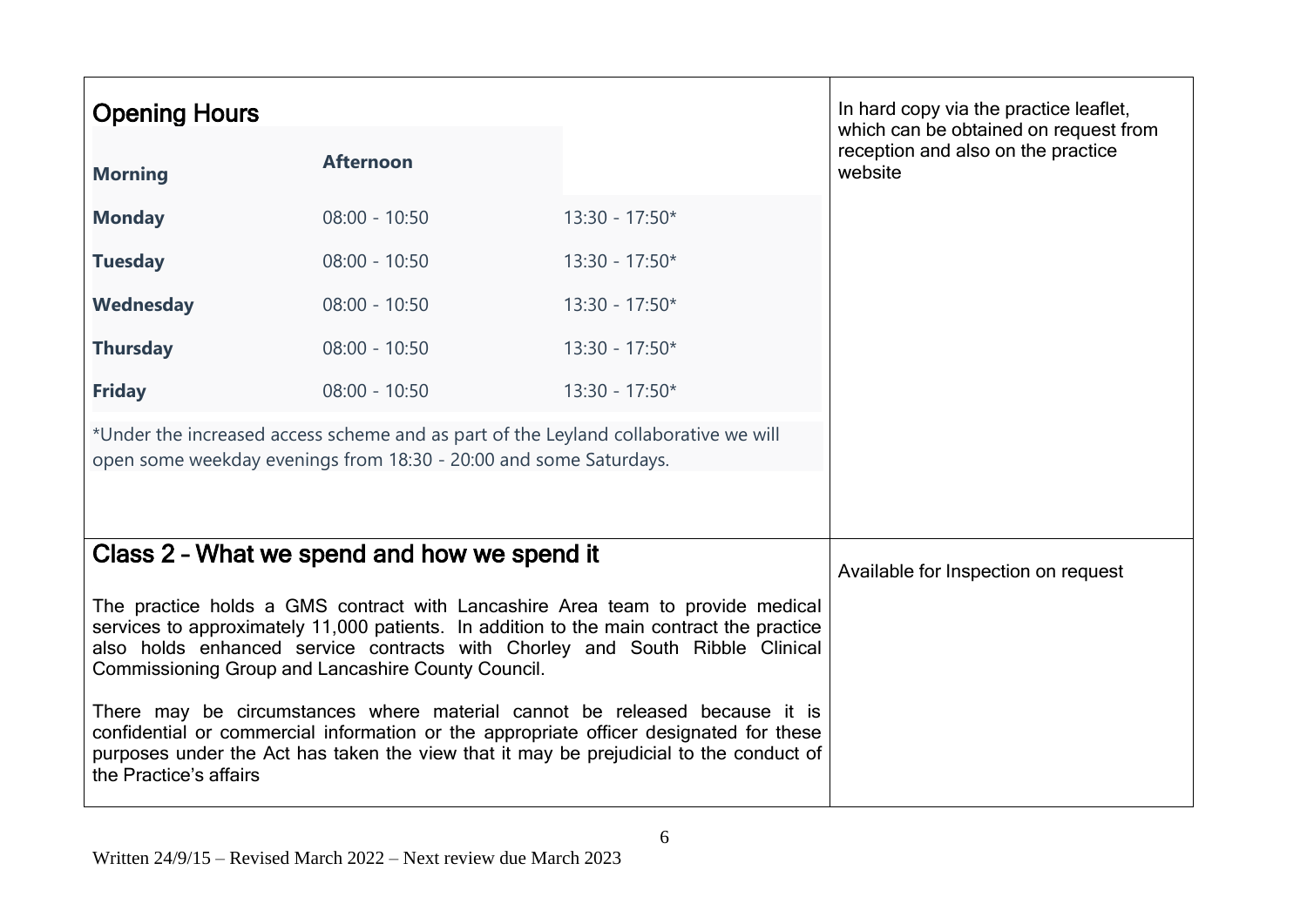| Class 3 - What our priorities are and how we are doing                                                                                                                                                                                                                                                                                      |                                                                                                                                                   |
|---------------------------------------------------------------------------------------------------------------------------------------------------------------------------------------------------------------------------------------------------------------------------------------------------------------------------------------------|---------------------------------------------------------------------------------------------------------------------------------------------------|
| The practice is committed to providing a high-quality primary care service working with<br>the patients to maintain and improve their health. We aim to create a partnership which<br>encourages patients and health care professionals to work together encouraging mutual<br>respect, holistic care and continuous learning and training. |                                                                                                                                                   |
| We carry out an annual patient survey which along with other patient feedback assists<br>us in conjunction with our Patient Reference Group (PRG) in developing an action plan<br>for priority areas for us to work on each year. Information can be found on the website<br>and in the surgery waiting room.                               | Website and hard copy in the waiting<br>room                                                                                                      |
| Sandy Lane surgery is a high achieving practice achieving maximum points in the quality<br>and outcomes framework (QOF). Our QOF performance can be viewed on the NHS<br>digital website.                                                                                                                                                   | https://digital.nhs.uk/services/quality-and-<br>outcomes-framework-gof-online-database                                                            |
| The NHS website provides details of our performance and patients views of our surgery<br>obtained from the annual Patient Satisfaction Survey.                                                                                                                                                                                              | www.nhs.uk                                                                                                                                        |
| Class 4 - How we make decisions<br>The practice holds weekly team meetings to discuss the running of the practice,<br>changes to guidelines, policies and procedures and review significant events etc. As                                                                                                                                  | Records of decisions made that affect the<br>provision of NHS services are available,<br>as a hard copy, on request from the<br>Practice Manager. |
| part of these meetings we may make decisions about the provision of our NHS services.<br>All decisions made are recorded in the minutes.                                                                                                                                                                                                    | Please note that information that is<br>commercially sensitive or falls under the<br>Data Protection Act will be excluded.                        |
|                                                                                                                                                                                                                                                                                                                                             |                                                                                                                                                   |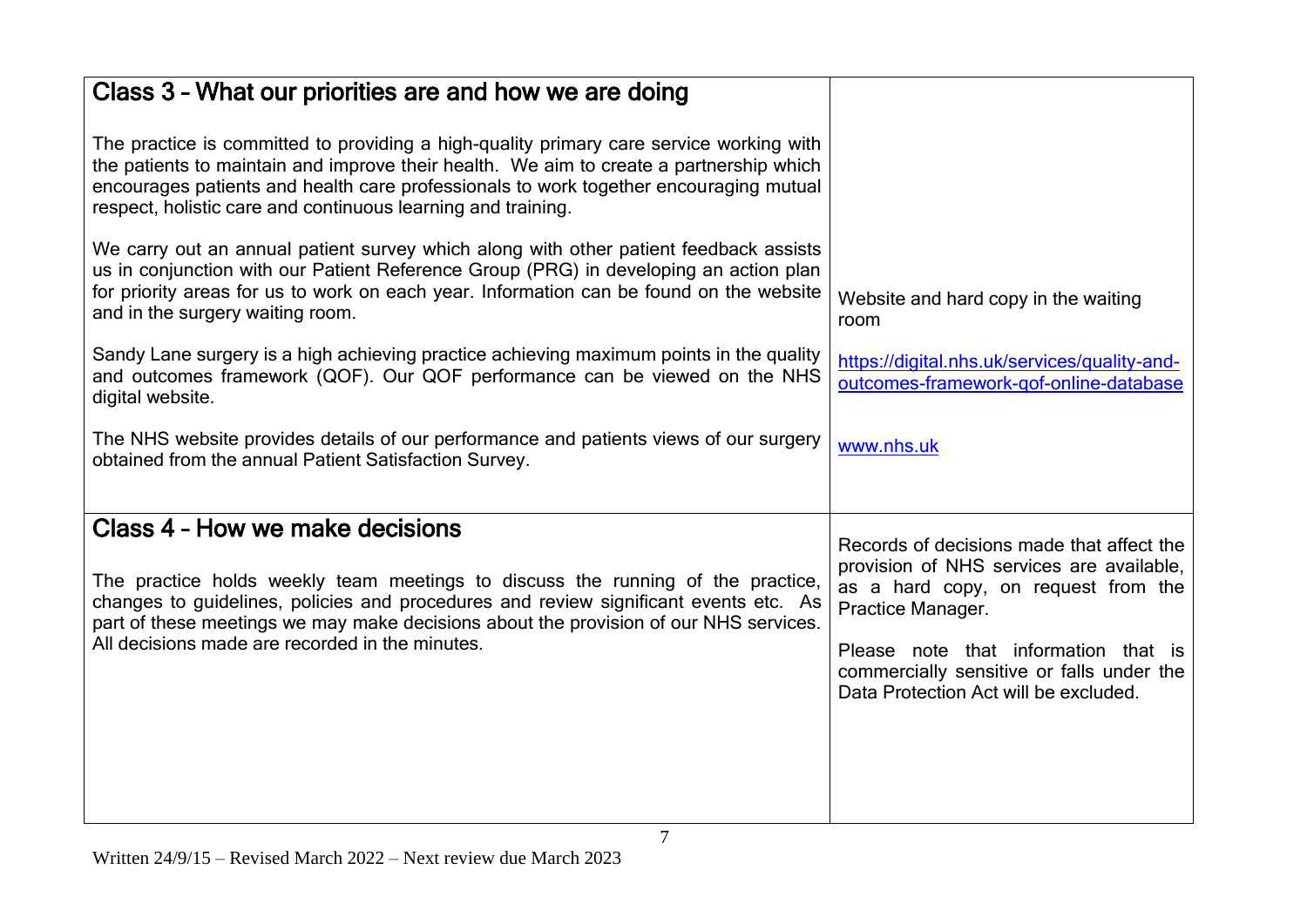| Class 5 - Our policies and procedures                                                                                                                                                                                                                                                                                                                                                                                                                                                                                                                                                                                                            |                                                                                                                                                                                                               |
|--------------------------------------------------------------------------------------------------------------------------------------------------------------------------------------------------------------------------------------------------------------------------------------------------------------------------------------------------------------------------------------------------------------------------------------------------------------------------------------------------------------------------------------------------------------------------------------------------------------------------------------------------|---------------------------------------------------------------------------------------------------------------------------------------------------------------------------------------------------------------|
| The practice produces a wide range of policies and procedures covering both clinical<br>and administrative areas. This list includes but is not exhaustive:<br>Policies and procedures about the employment of staff<br>٠<br>Equality and diversity policy<br>$\bullet$<br>Health and safety policy<br>$\bullet$<br>Records management policies (records retention, destruction and archive)<br>$\bullet$<br>Data protection policies<br>$\bullet$<br>Policies and procedures for handling requests for information<br>Information relating to our complaints procedure is detailed within our complaints leaflet<br>and on the practice website | A full list is available on request as a hard<br>copy from the Practice Manager.<br>The<br>complaints<br>leaflet<br>can<br>be<br>downloaded from the website or a hard<br>copy can be obtained from reception |
| <b>Class 6 - Lists and Registers</b>                                                                                                                                                                                                                                                                                                                                                                                                                                                                                                                                                                                                             |                                                                                                                                                                                                               |
| The practice maintains a number of clinical registers as part of the provision of NHS<br>services. These will contain Personal identifiable information and clinical information<br>which means that they cannot be shared. However there may be occasions where<br>anonymised information may be shared.                                                                                                                                                                                                                                                                                                                                        |                                                                                                                                                                                                               |
| Class 7 - The services we offer                                                                                                                                                                                                                                                                                                                                                                                                                                                                                                                                                                                                                  |                                                                                                                                                                                                               |
| Services included as part of our contract include:<br>Management of long-term conditions including diabetes, heart disease, stroke,<br>$\bullet$<br>hypertension, chronic kidney disease, asthma, COPD, dementia, mental health,<br>learning disabilities<br><b>Cervical Cytology</b><br>$\bullet$<br>Family planning/contraceptive services including coils<br>$\bullet$<br><b>Child Health Surveillance</b><br>Immunisations<br>Blood pressure checks<br>$\bullet$                                                                                                                                                                             | Information about the services that we<br>offer can be found on our practice website<br>and in our patient leaflet.                                                                                           |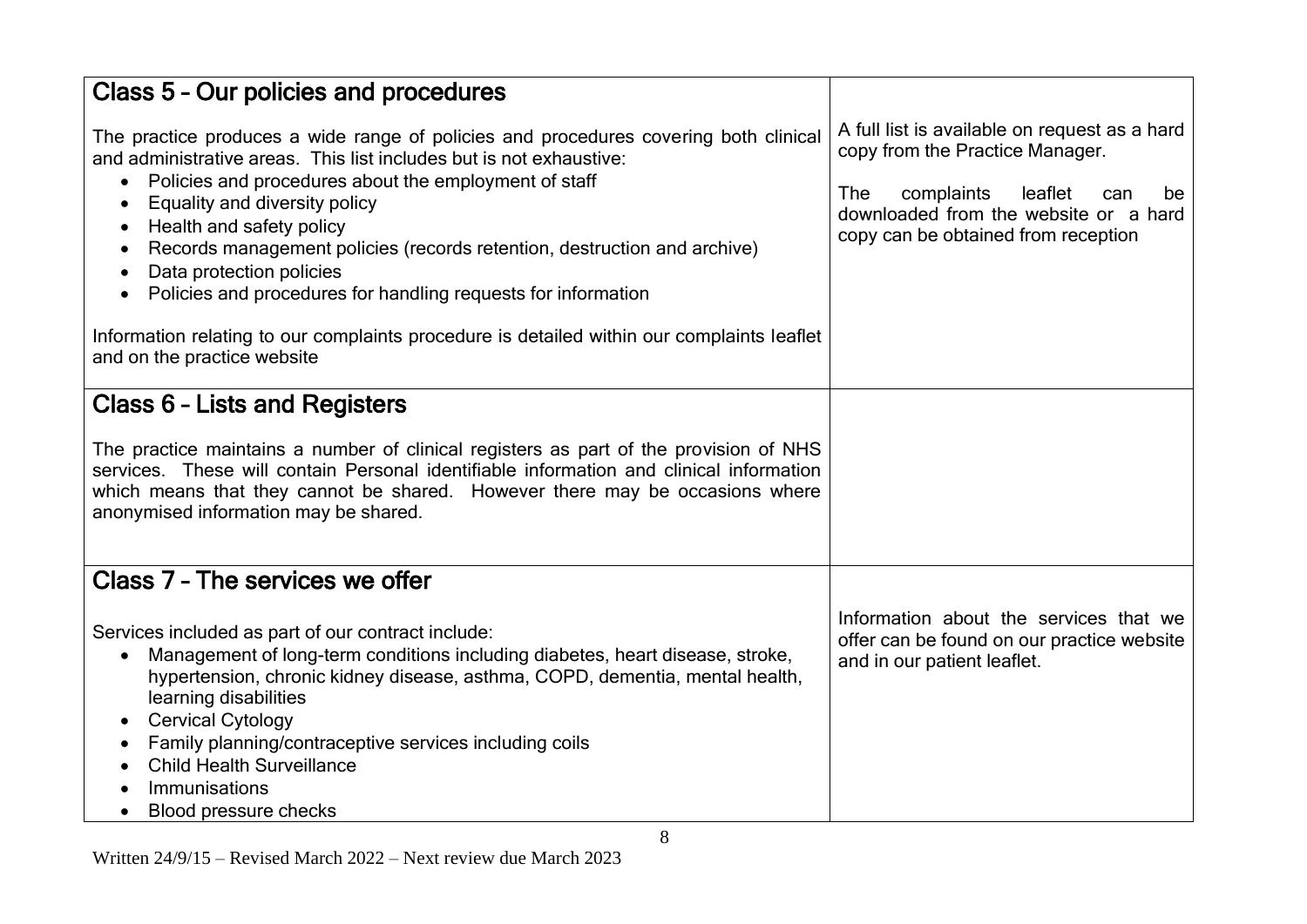| Travel Health advice and travel vaccinations *<br>Weight and dietary advice<br>Spirometry<br>Phlebotomy<br>ECG's<br><b>Maternity Services</b>                                                                                                                                                                                                                                                                                                                                                                                                                                                                                                                                                                                                                                                                                                                                                |                                                                                                      |
|----------------------------------------------------------------------------------------------------------------------------------------------------------------------------------------------------------------------------------------------------------------------------------------------------------------------------------------------------------------------------------------------------------------------------------------------------------------------------------------------------------------------------------------------------------------------------------------------------------------------------------------------------------------------------------------------------------------------------------------------------------------------------------------------------------------------------------------------------------------------------------------------|------------------------------------------------------------------------------------------------------|
| The practice is also involved in the delivery of enhanced services. These are NHS<br>services provided in addition to those contained within our contract. They include<br>more specialised services undertaken by the practice and may be services that<br>address specific local or national health needs or requirements and innovative<br>services that are being piloted and evaluated. They include;<br>Anticoagulation monitoring<br>Influenza and pneumoccocal vaccinations<br>Contraceptive Implants<br>$\bullet$<br>More specialised Diabetes monitoring<br>Rehabilitation beds scheme<br>Pulse screening<br><b>Minor Surgery</b><br>Various immunisation schemes including: new-born pneumococcal, meningitis C<br>booster, new-born Hepatitis B, HPV booster, Rotavirus, Shingles, Pertussis for<br>pregnant women, new-born Meningitis B<br>Learning disabilities health checks | Available on request from the Practice<br>manager                                                    |
| *Charges will be made for some Travel vaccinations as these are not covered under the<br><b>NHS</b> contract                                                                                                                                                                                                                                                                                                                                                                                                                                                                                                                                                                                                                                                                                                                                                                                 |                                                                                                      |
| <b>Non-NHS services</b><br>The doctors are also happy to carry out medical examinations for insurance and other<br>purposes. They will also complete certain forms. The NHS contract does not cover<br>these services therefore a charge will be made                                                                                                                                                                                                                                                                                                                                                                                                                                                                                                                                                                                                                                        | Information available via the website. A<br>hard copy can be obtained from reception<br>upon request |